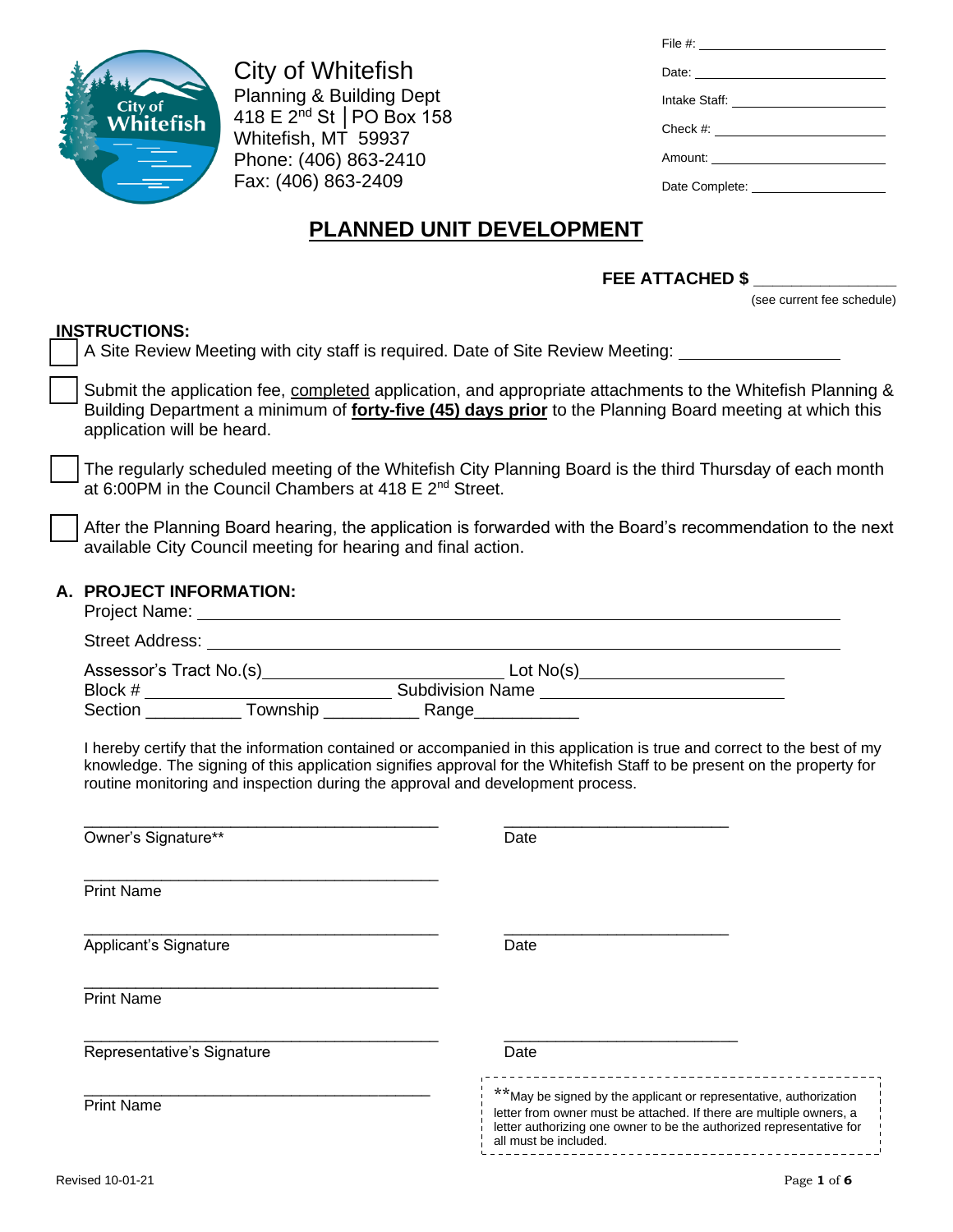#### **B. APPLICATION CONTENTS:**

| <b>Attached</b> | ALL ITEMS MUST BE INCLUDED - INCOMPLETE APPLICATIONS WILL NOT BE ACCEPTED                                                                                                                                                                                                                                                                |
|-----------------|------------------------------------------------------------------------------------------------------------------------------------------------------------------------------------------------------------------------------------------------------------------------------------------------------------------------------------------|
|                 | One (1) printed copy and one (1) electronic copy of application and supplemental materials.                                                                                                                                                                                                                                              |
|                 | Site Plan – drawn to scale, which shows in detail the proposed use; property lines and setback<br>lines; topography; density of dwelling units per gross acre; and other pertinent information. A<br>narrative may also be submitted to supplement the site plan requirements. For full list of required<br>items see $§11-2S-8(B)$      |
|                 | Written report of any adjacent neighborhood citizen outreach completed, and any concerns raised.<br>Full requirements can be found in \$11-2S-8(A)(1)                                                                                                                                                                                    |
|                 | Written statement of the extent to which the plan deviates from zoning and/or "Standards for<br>Design and Construction" (public works standards). For full description of written statement<br>requirements, see §11-2S-8(A)(9)                                                                                                         |
|                 | Ownership designation and management plan for all open space and common areas, including<br>maintenance and weed control responsibilities. [§11-2S-8(A)(4)]                                                                                                                                                                              |
|                 | Will this project provide affordable housing: Ves   No                                                                                                                                                                                                                                                                                   |
|                 | If yes, complete a Housing Mitigation Plan                                                                                                                                                                                                                                                                                               |
|                 | Proposed schedule of completion and phasing of the development, if applicable.                                                                                                                                                                                                                                                           |
|                 | Proposed covenants, conditions, and restrictions (CC&Rs)                                                                                                                                                                                                                                                                                 |
|                 | Written description of how the project meets the criteria in Section F                                                                                                                                                                                                                                                                   |
|                 | Where new buildings or additions are proposed, building sketches and elevations shall be<br>submitted                                                                                                                                                                                                                                    |
|                 | Any other information that may be deemed relevant and appropriate to allow for adequate review<br>including:                                                                                                                                                                                                                             |
|                 | The manner in which services will be provided such as water, sewer, storm water<br>$\bullet$<br>management, schools, traffic management, recreational facilities and/or other applicable<br>services and utilities that may not be already included on the submitted site plan.<br>Any special design standards, materials and/or colors |
|                 | Any additional information requested during the pre-application process                                                                                                                                                                                                                                                                  |
|                 | If the project accompanies a Subdivision request, a preliminary plat shall be prepared in                                                                                                                                                                                                                                                |

When all application materials are submitted to the Planning & Building Department, the application will be

scheduled for public hearing before the Planning Board and City Council.

accordance with the requirements of the Subdivision Regulations (see applicable form).

# **C. GENERAL DESCRIPTION OF PROJECT**

| Total Area of Property: The Contract of Area of Property:                                      | Zoning District: |
|------------------------------------------------------------------------------------------------|------------------|
| PUD Type:   Residential   Mixed-Use   Commercial   Light Industrial or Industrial              |                  |
| Initial Planned Unit Development<br>Amendment to an Approved/Existing Planned Unit Development |                  |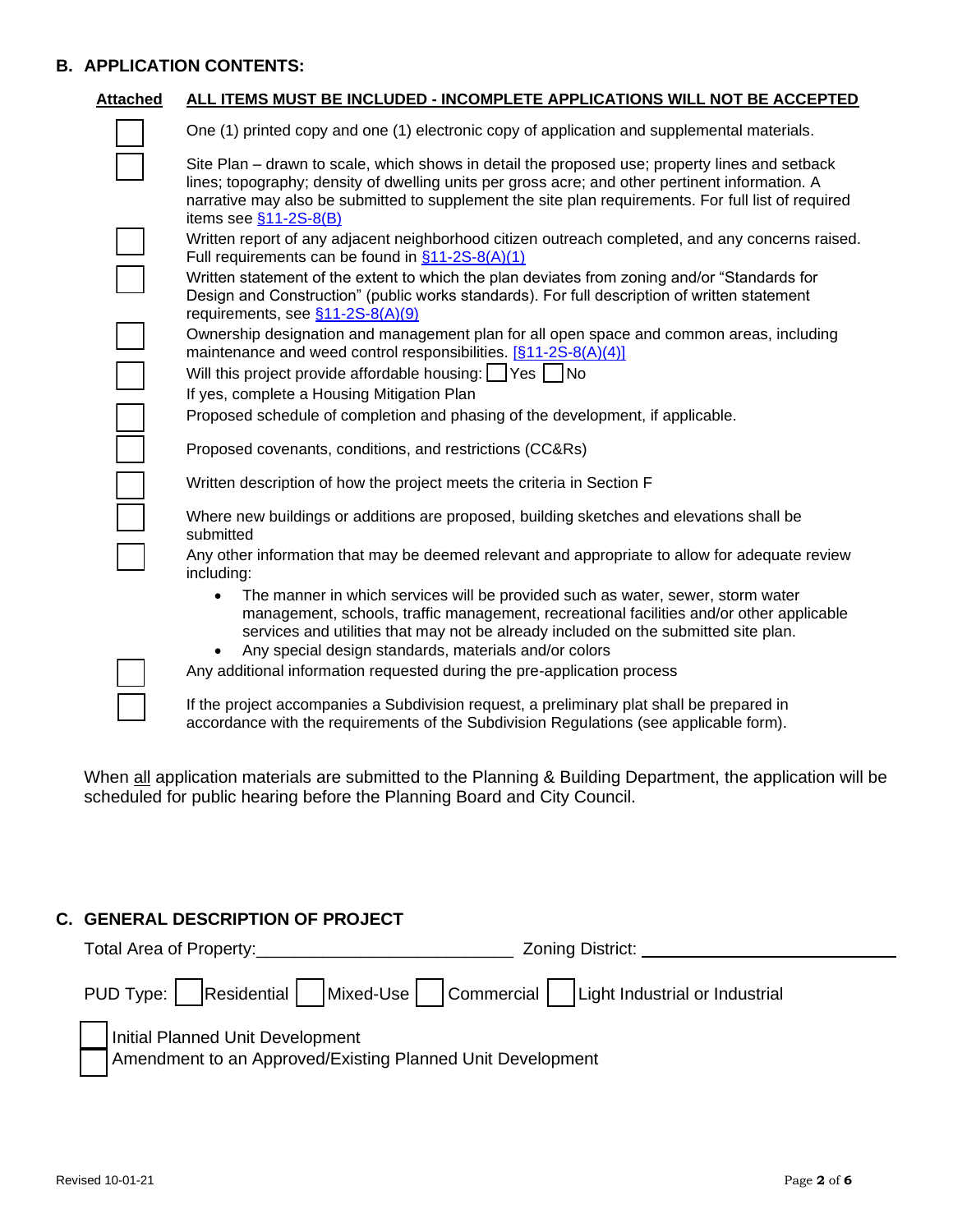### **D. OWNER/APPLICANT INFORMATION**

### **OWNER(S) OF RECORD:**

|                                                                                                                                                                                                                               | Phone: ______________________ |
|-------------------------------------------------------------------------------------------------------------------------------------------------------------------------------------------------------------------------------|-------------------------------|
|                                                                                                                                                                                                                               |                               |
| City, State, Zip: 2008. Experience of the State of Table 2014. The State of Table 2014. The State of Table 201                                                                                                                |                               |
|                                                                                                                                                                                                                               |                               |
| APPLICANT (if different than above):                                                                                                                                                                                          |                               |
| Name: Name: Name: Name: Name: Name: Name: Name: Name: Name: Name: Name: Name: Name: Name: Name: Name: Name: Name: Name: Name: Name: Name: Name: Name: Name: Name: Name: Name: Name: Name: Name: Name: Name: Name: Name: Name: | Phone: __________________     |
|                                                                                                                                                                                                                               |                               |
| City, State, Zip: 2008. Experience of the State of Table 2008. The State of Table 2008. The State of Table 200                                                                                                                |                               |
|                                                                                                                                                                                                                               |                               |
| <b>OTHER TECHNICAL/PROFESSIONAL:</b>                                                                                                                                                                                          |                               |
| Name: Name:                                                                                                                                                                                                                   | _Phone: ___________________   |
|                                                                                                                                                                                                                               |                               |
| City, State, Zip: 2008. Experience of the State of Table 2008. The State of Table 2008. The State of Table 200                                                                                                                |                               |
|                                                                                                                                                                                                                               |                               |

**E. DESCRIBE PROPOSED USE:** Include an overall description of the goals and objectives for the development of the project.

- **F. FINDINGS:** The following criteria form the basis for approval or denial of the Planned Unit Development (§[11-2S-9\).](http://www.sterlingcodifiers.com/codebook/index.php?book_id=623&chapter_id=95748#s1251822) The burden of satisfactorily addressing these criteria lies with the applicant. Review the criteria below and discuss how the proposal conforms to the criteria. If the proposal does not conform to the criteria, describe how it will be mitigated. Each criteria below shall be addressed with an eye toward community benefit and how the project goes above and beyond the standard requirements.
	- 1. Explain how the project substantially achieves the applicable Purpose and Intent items found in  $§11-$ [2S-1:](http://www.sterlingcodifiers.com/codebook/index.php?book_id=623&chapter_id=95748#s1251814)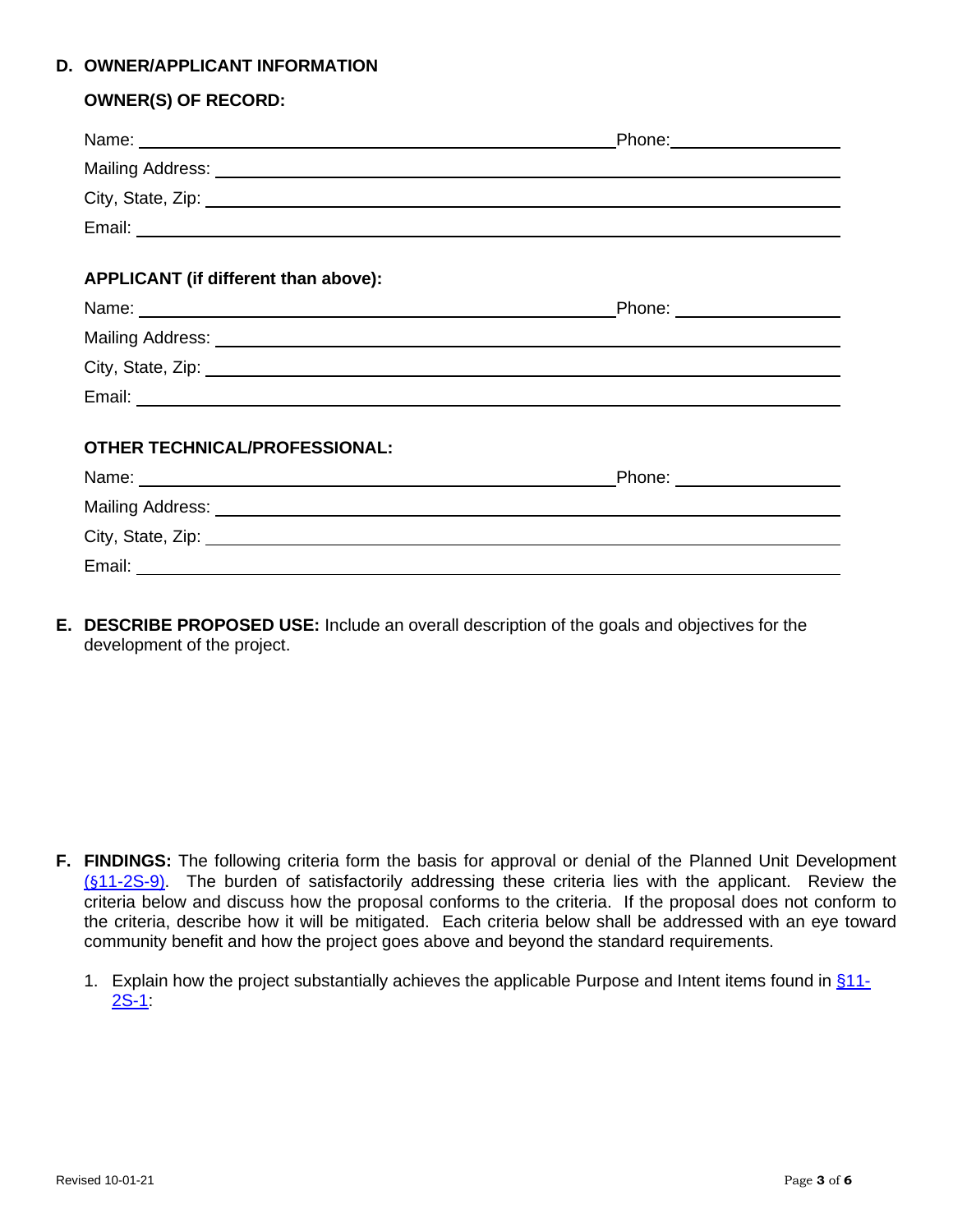2. Explain how the project provides a clear community benefit and why there is proper justification for any proposed deviations from standards:

3. Explain how environmentally sensitive areas of the site are being preserved and protected by the proposed development. A full description of environmentally sensitive areas can be found in [§11-2S-](http://www.sterlingcodifiers.com/codebook/index.php?book_id=623&chapter_id=95748#s1251822) $9(B)(1)$ .

4. Explain how the development is being sensitive to and respectful of wildlife habitat and/or seasonal migration corridors as identified by a competent wildlife assessment or verified by empirical evidence.

5. Explain how the open spaces, either planned for persons expected to reside in the completed development (children, young adults, seniors, etc.) or available to the public in general, are bring provided by the development.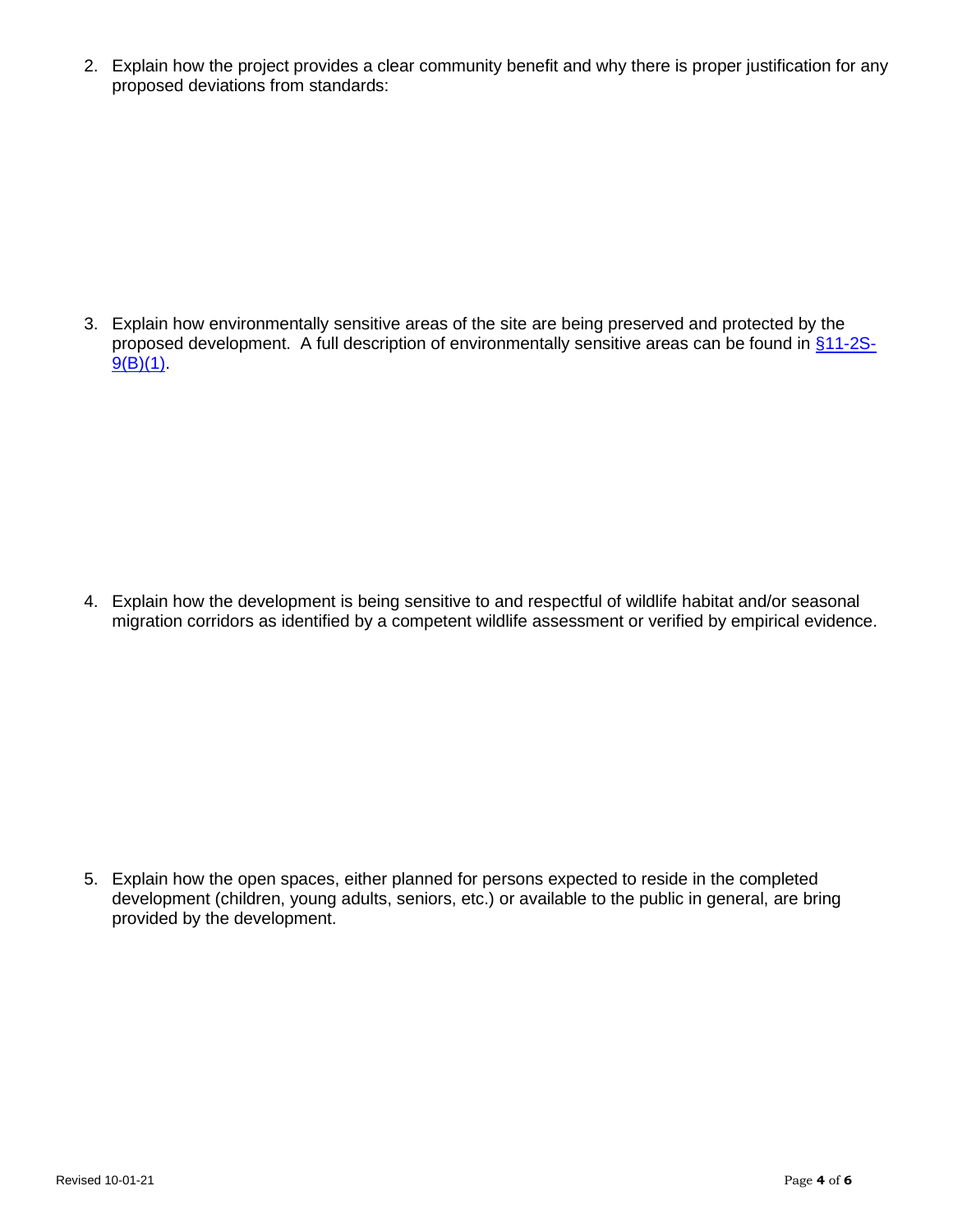6. Explain how the character and qualities of existing neighborhoods are bring preserved and protected. Proposed PUDs are to be integrated into the existing neighborhood in terms of scale, quality, character, and street continuity. When, in the judgement of the City Council, such integration is not possible, practical, or will otherwise not produce desired outcomes for the existing neighborhood, effective buffering and transitions must be provided by the proposed development.

7. Explain how street continuity is being maintained by extending the Whitefish street grid and other established street systems consistent with adopted transportation plans.

8. Explain how the new development is providing attractive, high-quality streetscapes through the use of landscaping, sidewalks/bikeways, street trees, and quality street lighting fixtures, including design consideration for and integration with adjacent structures.

9. Explain how the proposed development is, to the extent possible, providing pedestrian, transit, and bicycle facilities, and encourage transportation alternatives consistent with the Whitefish Growth Policy, adopted transportation plans, and the Bicycle and Pedestrian Master Plan.